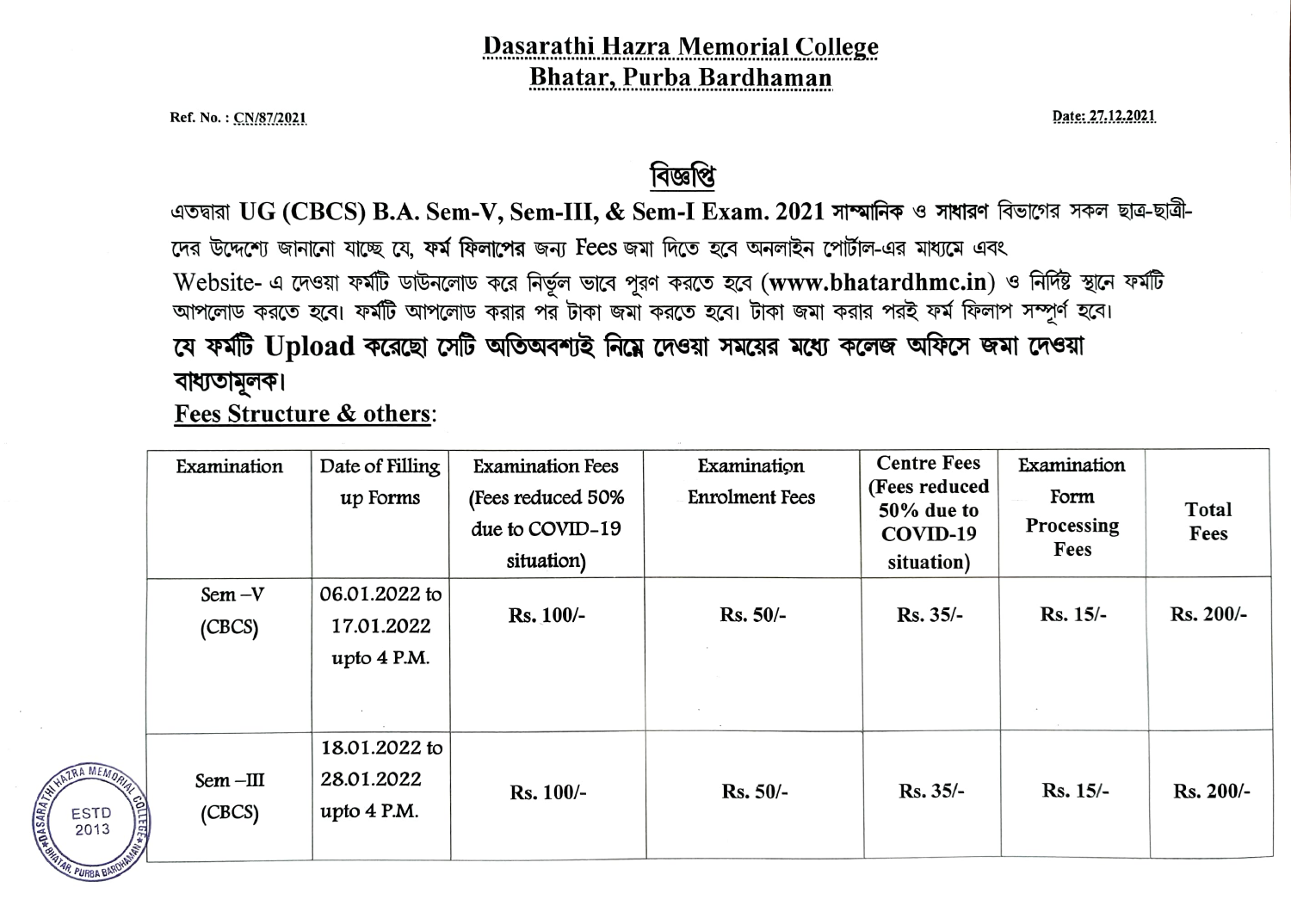|                |                 | <b>Tuition Fees</b> | <b>Examination Fees</b> | Examination | <b>Centre Fees</b> | Examination     | Total                            |
|----------------|-----------------|---------------------|-------------------------|-------------|--------------------|-----------------|----------------------------------|
|                | Date of Filling |                     | (Fees reduced 50%       | Enrolment   | (Fees<br>reduced   | Form            | Fees                             |
| Examination    | up Forms        |                     | due to COVID-19         | Fees        | 50% due to         | Processing      |                                  |
|                |                 |                     | situation)              |             | COVID-19           | Fees            |                                  |
|                |                 |                     |                         |             | situation)         |                 |                                  |
|                | 29.01.2022 to   | Hons.               |                         |             |                    |                 | Hons. Rs.                        |
| Sem-I          | 17.02.2022      | $Rs.330/-$          |                         |             |                    |                 | $530/-$                          |
| (CECS)         | upto 4 P.M.     |                     |                         |             |                    |                 |                                  |
|                |                 |                     | <b>Rs. 100/-</b>        | Rs. 50/-    | Rs. 35/-           | <b>Rs. 15/-</b> | Gen.                             |
|                |                 | Gen.                |                         |             |                    |                 | Rs. 455/-                        |
|                |                 | Rs.255/-            |                         |             |                    |                 |                                  |
|                |                 |                     |                         |             |                    |                 | <b>Self Finance</b><br>Rs. 605/- |
|                |                 | <b>Self</b>         |                         |             |                    |                 |                                  |
|                |                 | <b>Finance</b>      |                         |             |                    |                 |                                  |
|                |                 | Rs. 405/-           |                         |             |                    |                 |                                  |
| $\sim$<br>---- |                 |                     |                         |             |                    |                 |                                  |

বি.দ্রঃ- UG (CBCS) B.A. Sem-V, & Sem-III যে সব ছাত্র-ছাত্রী এখনও ভর্ত্তি হয়নি তাদেরকে ফর্মফিলাপের সময় দুটো Fees অনলাইনের মাধ্যমে জমা করতে হবে, তা নাহলে ফর্ম ফিলাপ করা যাবে না।

\*\*\*\*\* ভর্ত্তির সময় যে User Id & Password দেওয়া আছে সেটাই ব্যবহার করা যাবে।\*\*\*\*\*\*\*\*\*

\*\*\*\*ফর্ম ফিলাপ সংক্রান্ত কোন সমস্যা হলে ছুটির দিন ব্যতিত সকাল ১১টা থেকে দুপুর ২টোর মধ্যে ৯৪৩৪৮৬৭৮৯২ / ৮১৬৭৩০৫৫২৬ নম্বরে যোগাযোগ করার জন্য বলা হচ্ছে।



আদেশানুসারে,  $5.44$ <br> $94.271222$ অধ্যক্ষ  $f_0$ / Principal Dasarathi Hazra Memorial College

Bhatar, Purba Bardhaman